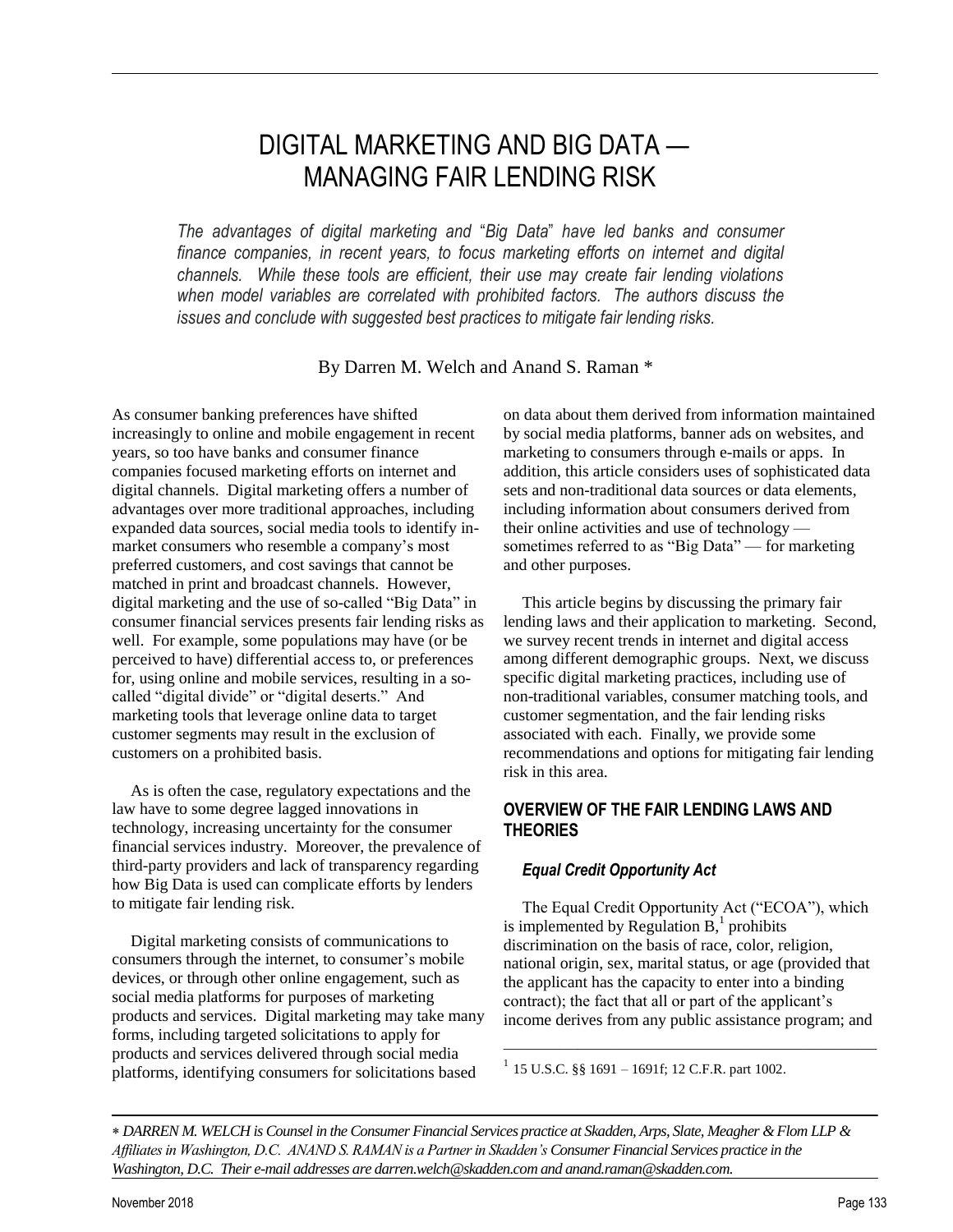the fact that an applicant has exercised rights under certain federal and state laws.

ECOA prohibits discrimination in all forms of credit and with respect to "any aspect of a credit transaction," including "every aspect of an applicant's dealings with a creditor regarding an application for credit or an existing extension of credit (including, but not limited to, information requirements; investigation procedures; standards of creditworthiness; terms of credit; furnishing of credit information; revocation, alteration, or termination of credit; and collection procedures). $^{22}$  It is not settled whether ECOA applies to pre-application marketing activities, because the statute governs the treatment of "applicants."<sup>3</sup> However, Regulation B prohibits "discouragement" of prospective applicants on a prohibited basis, and some regulators have, at least informally, taken the position that ECOA prohibits discrimination with respect to pre-application marketing.<sup>4</sup>

#### *Fair Housing Act*

The other major federal fair lending law is the Fair Housing Act ("FHA"). The FHA prohibits discrimination based on race, color, national origin, religion, sex, familial status, or handicap in "residential real-estate-related transaction[s]," including the "making or purchasing of loans or providing other financial assistance" for purchasing, constructing, improving, or maintaining a dwelling.<sup>5</sup> The Fair Housing Act prohibition against discrimination applies more clearly to marketing, and the Act makes it unlawful to "make, print, or publish, or cause to be made, printed, or published, any notice, statement, or advertisement, with respect to the sale or rental of a dwelling that indicates any preference, limitation, or discrimination based on" a prohibited basis.<sup>6</sup>

In addition to these federal fair lending laws, there are a number of state fair lending and fair housing laws that apply to lending, some of which prohibit discrimination based on additional factors such as military status and

————————————————————

 $5$  42 U.S.C. § 3605(a).

 $642$  U.S.C. § 3604(c).

sexual orientation.<sup>7</sup> Also, the Civil Rights Act of 1866 prohibits intentional discrimination in the formation of contracts based on race, ethnicity, and alienage, and it applies to all products and services, including credit and non-credit products.<sup>8</sup>

#### *Disparate Treatment and Disparate Impact*

Fair lending theories of liability recognized by the courts include (1) disparate treatment, including overt and non-overt intentional discrimination and (2) disparate impact.

*Disparate treatment* discrimination occurs where a lender treats members of a protected class differently than non-protected class members. Discriminatory intent is required to demonstrate disparate treatment.

Evidence of discriminatory intent can be overt, *e.g.,* policies or procedures that explicitly draw distinctions based on a prohibited factor or discriminatory statements. For example, limiting the availability of a loan program to persons under the age of 40 would be overt discrimination. Likewise, using criteria to purposefully direct advertisements to targets based on a prohibited factor, *e.g.,* race or ethnicity, or excluding such individuals from offers, could potentially be considered overt discrimination.

Intent to discriminate can also be established by more circumstantial evidence of discrimination, and some have argued that intent to discriminate for purposes of establishing disparate treatment can be inferred. Accordingly, disparate treatment cases are often premised on statistical analyses that indicate that members of a protected class are harmed in some way, such as by being denied loans at higher rates or charged higher prices, than similarly situated, non-protected class members. These results are often validated through review of individual files.

Redlining — the practice of declining to do business in an area on account of the racial or ethnic composition of that area — is also considered by some to be a form of disparate treatment. Redlining issues can be implicated by use of geography as a marketing criterion.

*Disparate impact* discrimination occurs where a specific, facially neutral practice has an adverse effect on a prohibited basis and is not supported by a legitimate

————————————————————

 $^{2}$  12 C.F.R. §§ 1002.2(m), 1002.4(a).

 $3$  15 U.S.C. § 1691(a).

 $4$  12 C.F.R. § 1002.4(b).

<sup>7</sup> *See, e.g.,* N.Y. Exec. Law § 296-a.

<sup>8</sup> 42 U.S.C. §§ 1981, 1982.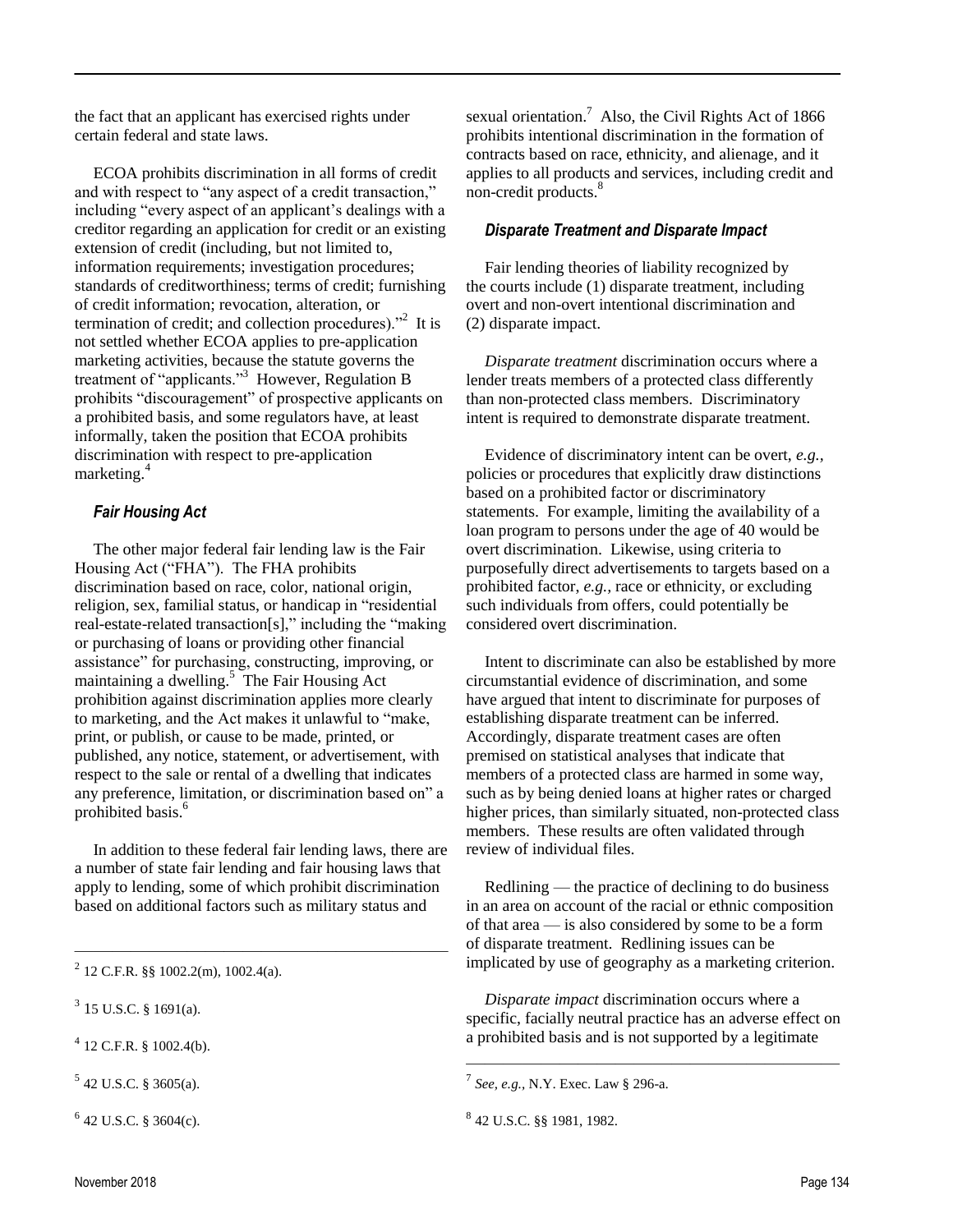business justification. And if the practice is supported by a business justification, the practice can be found to constitute disparate impact if the plaintiff can establish that there is a lesser discriminatory alternative that serves the business justification.

Although its validity has been questioned, many recent government fair lending enforcement actions have relied on the disparate impact theory. Moreover, in 2015, the Supreme Court upheld the availability of disparate impact liability under the FHA in the case of *Texas Department of Housing and Community Affairs v. Inclusive Communities Project, Inc.*<sup>9</sup> While the *Inclusive Communities* decision held that disparate impact is a valid theory under the FHA, it set forth certain "cautionary standards" and "safeguards" against unwarranted claims. In particular, the Court stated that the disparate impact theory should be directed against only "artificial, arbitrary, and unnecessary barriers." In addition, the Court stated that plaintiffs must establish "robust causality" between the policy being challenged and the alleged disparate effect, in order to protect defendants "from being held liable for racial disparities they did not create."

## **INTERNET AND DIGITAL ACCESS — IS THERE STILL A "DIGITAL DIVIDE"?**

As the internet and digital products and services have become a common part of life and commerce, variations in internet and digital access across different groups referred to as the "digital divide" — have become less pronounced over time. And while nearly all adults in the United States use the internet to some degree, differences remain in *how* people access and use the internet and digital services. Depending on how products and services are delivered and advertised online, these differences can have fair lending implications.

The data regarding demographics and internet usage are far from precise. However, recent surveys show that nearly all adults in the United States use the internet, with only minor variation across racial and ethnic groups.<sup>10</sup> One study, for example, shows that only 11% of white adults, 12% of Hispanic adults, and 13% of African-American adults do not use the internet. However, differences are much greater across age groups: 34% of Americans age 65 or older do not use the

————————————————————

internet, compared to only 2% of adults age 18-29 and 3% for those age 30-49.

While racial and ethnic groups appear to access the internet at similar rates, there appear to be differences in how they access it.<sup>11</sup> For example, according to one study, 83% of white American adults access the internet through a desktop or digital computer, compared to 60% of Hispanic adults and 66% of African-American adults. Similarly, home broadband use is more prevalent for white adults (78%) than Hispanic (58%) and African-American (65%) adults. Smartphone use is fairly similar across these groups, in the range of 72%-77%.

There also appear to be geographic differences in internet access. For example, one study indicated that approximately 22% of individuals in rural areas do not use the internet, compared to 11% of the American population as a whole. $12$  In addition, regulators have expressed concern about "areas characterized by a lack of access to high-quality data that may be used to generate social and economic benefits," referred to as  $\cdot$ <sup>"</sup>data deserts."<sup>13</sup>

The differences described above have potential fair lending risk implications. For example, low internet use by seniors could lead to lower penetration among that group for digital marketing campaigns. Likewise, differences in how racial and ethnic groups access the internet could result in different product availability if, for example, companies make online products and services available only through certain types of internet access (such as online-only products or services that require a desktop or laptop computer to access), or if information about the type of access device used to access the internet is considered for marketing purposes (such as a marketing model variable that scores whether the customer accesses a lender's website through a home computer or broadband versus cellular service). In addition, variations in the availability of data in certain geographic areas could skew the impact of models developed using online data about consumers. For example, marketing models that use data regarding online spending practices may tend to exclude a larger

————————————————————

 $9$  135 S. Ct. 2507.

<sup>10</sup> *See* Monica Anderson et al., *11% of Americans don't use the internet, Who are they?*, Pew Research Center, Mar. 5, 2018, for the data in this paragraph.

<sup>11</sup> *See* Andrew Perrin, *Smartphones help blacks, Hispanics bridge some – but not all – digital gaps with whites*, Pew Research Center, Aug. 31, 2017, for the data in this paragraph.

<sup>12</sup> Anderson, *11% of Americans don't use the internet, Who are they?*

<sup>13</sup> Federal Trade Commission, *Big Data: A Tool for Inclusion or Exclusion?*, p. 27, n. 149 (2016).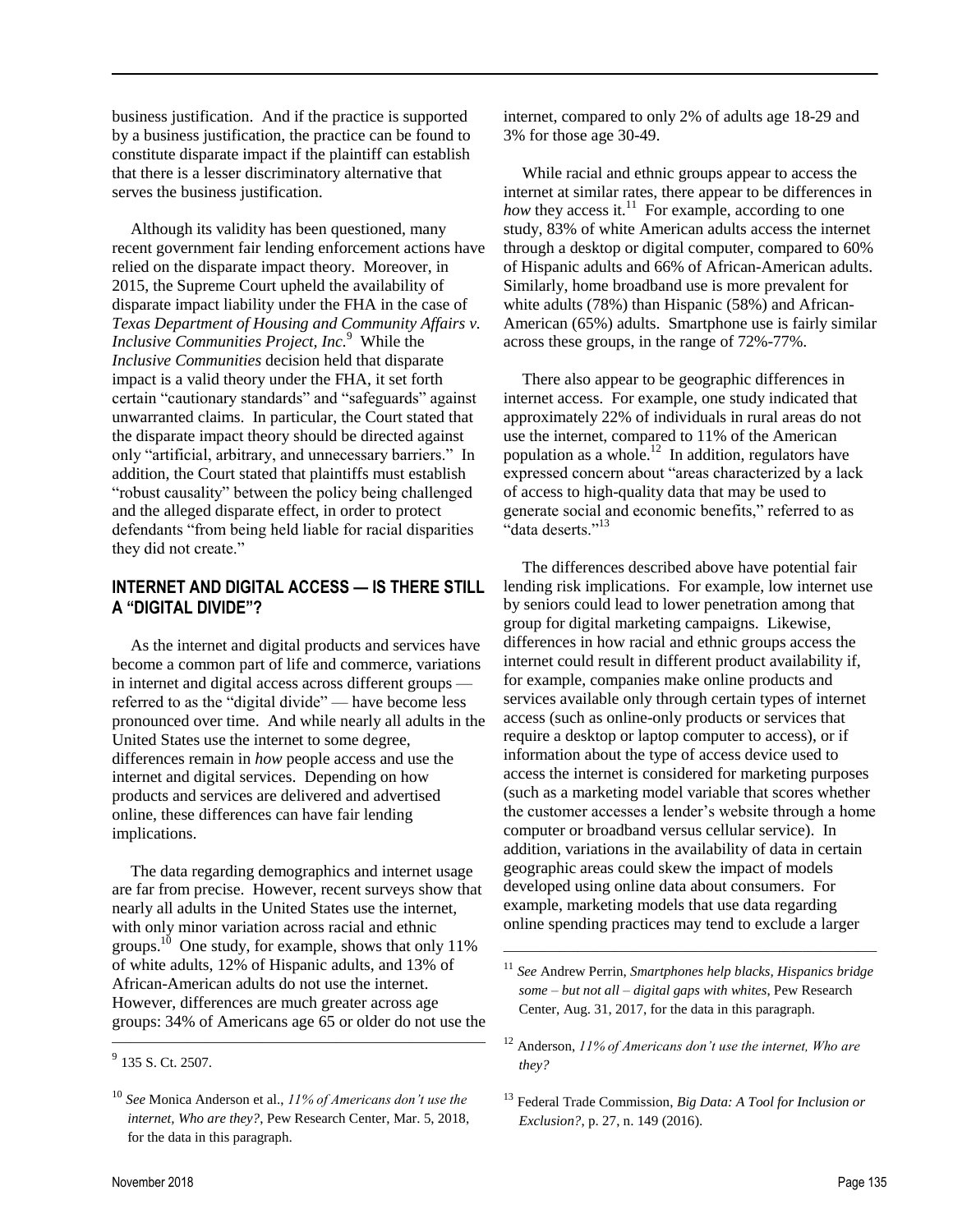portion of consumers in rural areas with more limited internet access.

## **DIGITAL MARKETING ISSUES**

In this section we describe specific fair lending issues that present elevated risk in the context of digital marketing or use of Big Data for marketing or underwriting.

#### *Non-traditional Data Sources*

The increased use of the internet and social media sites allows companies to access vast amounts of data about consumers and their preferences that were previously unavailable. Information about consumer spending and payment habits, technology use, and online "friends" and other connections between individuals and groups or businesses, for example, could allow for highly targeted and efficient advertising and thus reduced marketing costs. In addition, the use of nontraditional data sources may also open up new opportunities to extend access to credit to groups lacking traditional credit profiles. This possibility was recently recognized by the Bureau of Consumer Financial Protection (the "Bureau"), which issued a Request for Information Regarding Use of Alternative Data and Modeling Techniques in the Credit Process, in which it stated that new data and modeling techniques could benefit "[p]otentially millions of consumers previously locked out of mainstream credit."<sup>14</sup>

With these new opportunities, however, come potential fair lending risks, particularly insofar as online behaviors or other data elements used for marketing or underwriting may be correlated with a consumer's race, ethnicity, sex, religion, or other prohibited basis.

While there has been limited regulatory enforcement and guidance regarding non-traditional data elements, the Bureau's first public use of its no-action letter process under Project Catalyst addressed this topic. This no-action letter was issued in September 2017 to Upstart Network, Inc. regarding its use of certain non-traditional data elements for underwriting and pricing of consumer loans. Upstart had sought the Bureau's approval for the use of non-traditional data sources, including the school attended by the consumer, the degree obtained, and current employment information in its pricing and underwriting models, which it stated was designed to improve credit access for thin file and younger applicants. As part of the no-action letter request,

————————————————————

Upstart agreed to conduct ongoing fair lending testing of its underwriting model, maintain model-related compliance management systems, and share data with the Bureau.

### *Consumer Matching Tools*

Some social media platforms offer tools designed to identify customers who resemble an advertiser's preferred customers for purposes of targeted marketing. In this situation, the advertiser — such as a consumer lender — can provide information on a seed population of the lender's customers to the social media platform. The social media platform would then use information about that population and modeling techniques to identify consumers who subscribe to the social media platform that resemble the seed population provided by the lender, and the advertiser's marketing would then be directed to those consumers. These consumer matching tools can be highly effective at targeting marketing to consumers that the advertiser would deem highly desirable, but they can also present fair lending risk. For example, if there is a demographic imbalance in the lender's seed population, that imbalance may be perpetuated in the matched population. Also, the variables used by the social media platform, or the demographic base of the social media users, could skew the demographics of the matched population.

#### *Demographic Segmentation*

Some third-party marketing models or services allow companies to target (or exclude from targeting) consumers falling into certain segments or clusters defined by the third party. These segments are often given a catchy and purportedly descriptive name. Examples of such names include "Urban Blues," "Remaining Diverse," "Metro Minority Families," "Country Living," "Soccer Moms," "Young Influentials," or "Lap of Luxury." An advertiser's visibility into how these segments are derived and defined may vary, and the name of the segment may not always fully describe the contents of the segment.

The use of demographic segmentation for marketing of credit products can present elevated fair lending risk insofar as the segments are defined in relation to a prohibited basis such as race, ethnicity, sex, age, or marital status.

In November 2016, for example, a putative class action was brought against Facebook alleging that the social media site allowed housing ad buyers to click a button called "Exclude People" and prevent ads from being displayed to users classified as "African American

<sup>14</sup> 82 Fed. Reg. 11,183, 11,184 (Feb. 21, 2017).